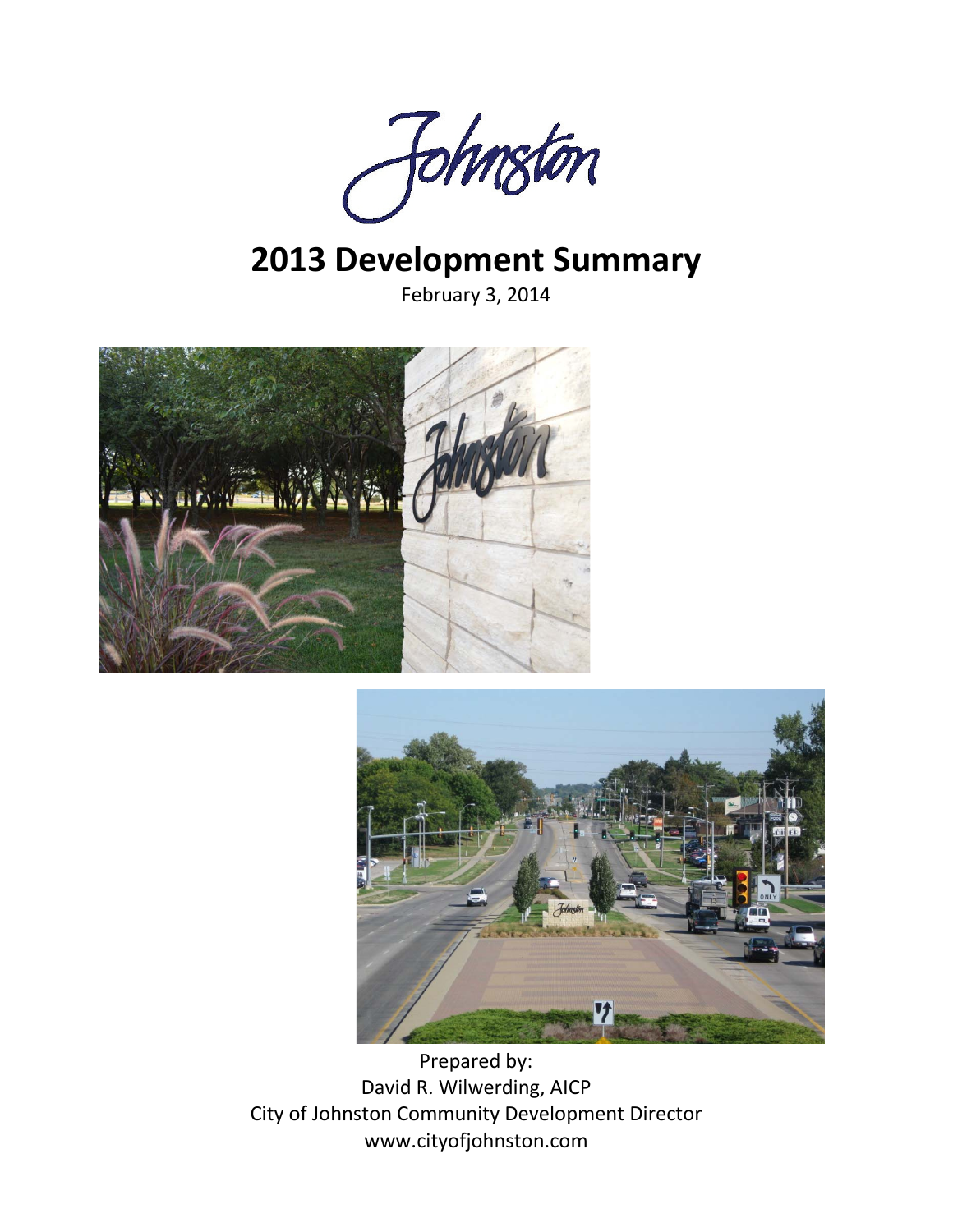## **Introduction**

The City of Johnston has been fortunate to have weathered the recession of the past few years relatively well with continued commercial and residential growth. While this post recession growth has been at a slower pace than years past, Johnston continues to be a place where businesses choose to locate and residents choose to live. In total, \$118,869,871 new valuation was permitted in 2013. This document is a summary of that development activity which occurred in 2013 and identifies trends we might expect into 2014 and beyond.

## **Population Projection**

The City's population in the 2010 Census was 17,278 and the historical growth is shown in the table below. Based upon the number of permits issued since 2010, it is estimated the City's population as of January 1, 2014 is 19,500, an increase of approximately 2,300 residents. The City is expected to conduct a special census in late 2014/early 2015 to verify this estimate.



### **Commercial Development**

In 2013, seven new commercial permits were issued totaling an assessed valuation of \$47,299,344, our third best year in City history; additionally, 28 commercial remodel permits were issued totaling an investment of \$12,817,696. While this was down from the record valuation of 2011, this exceeds the \$18.8 million average over the past 14 years as noted in the table below: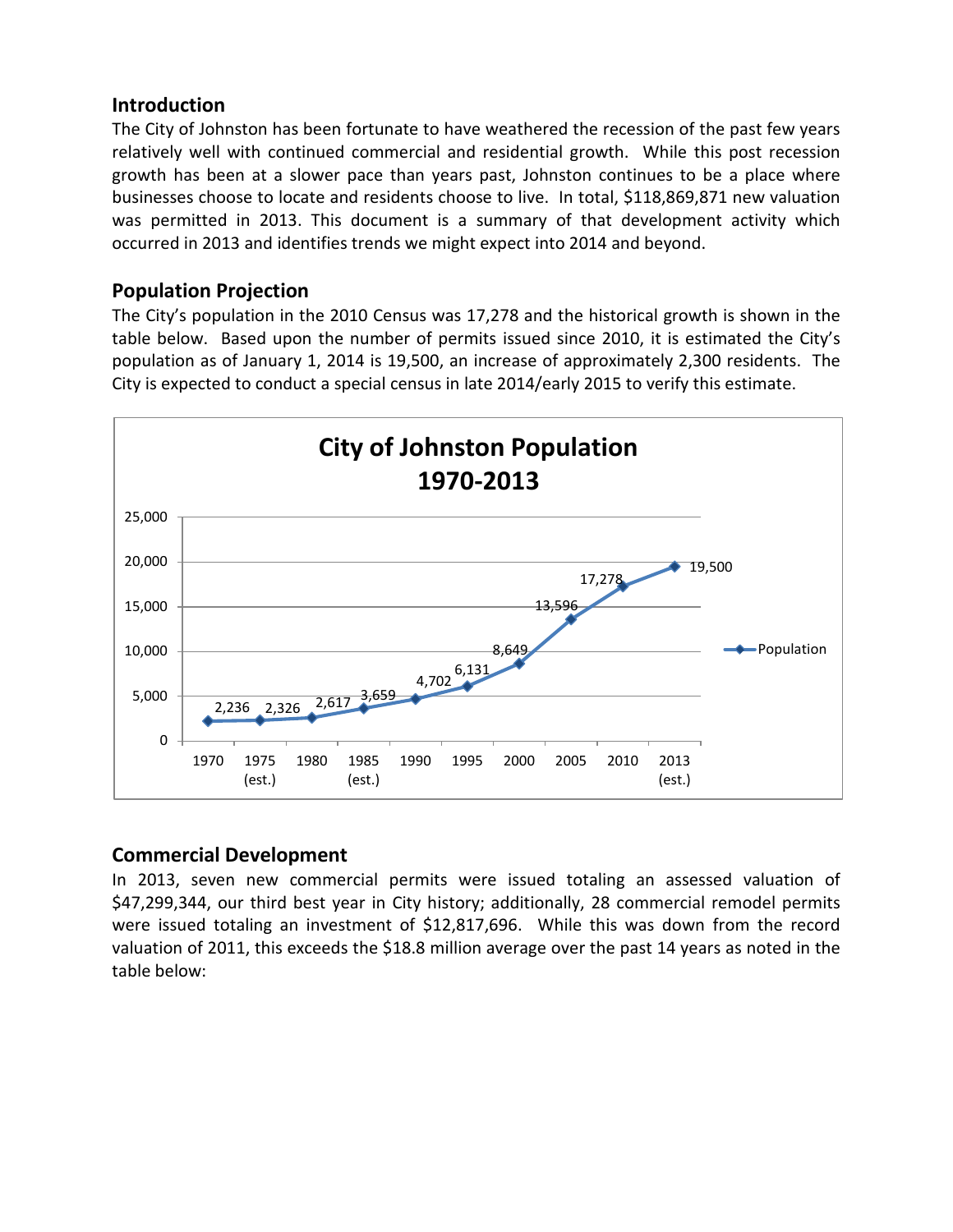

|                                                                                  | 2000-2013                                                                             |                                                                       |  |  |
|----------------------------------------------------------------------------------|---------------------------------------------------------------------------------------|-----------------------------------------------------------------------|--|--|
| \$60,000,000                                                                     |                                                                                       | \$47,299,334                                                          |  |  |
| \$55,000,000                                                                     |                                                                                       | 905                                                                   |  |  |
| \$50,000,000                                                                     |                                                                                       |                                                                       |  |  |
| \$45,000,000                                                                     |                                                                                       | \$54,639,998<br>\$56,744,9                                            |  |  |
| \$40,000,000<br>$\frac{1}{4}$                                                    |                                                                                       |                                                                       |  |  |
| 999<br>3<br>\$35,000,000<br>67                                                   | ю                                                                                     | 547                                                                   |  |  |
| \$24,345<br>532,<br>881<br>\$30,000,000                                          | र्लू                                                                                  | 5<br>$\overline{\delta}$                                              |  |  |
| \$20,<br>\$20,<br>\$25,000,000                                                   | ო<br>৯                                                                                | \$20,                                                                 |  |  |
| 722<br>\$20,000,000                                                              | ဖ<br>525,<br>क्र                                                                      |                                                                       |  |  |
| 571<br>\$15,000,000                                                              | 309<br>Õ<br>$\overline{\mathfrak{s}}$                                                 | 475,000<br>\$3,272,200<br>0<br>$\overline{\Omega}$                    |  |  |
| န္တ<br>\$10,000,000                                                              | 542,<br>ॳ.                                                                            | 399,                                                                  |  |  |
| \$5,000,000                                                                      |                                                                                       | $\mathfrak{A}$<br>↔                                                   |  |  |
| 80                                                                               |                                                                                       |                                                                       |  |  |
|                                                                                  |                                                                                       | 2000 2001 2002 2003 2004 2005 2006 2007 2008 2009 2010 2011 2012 2013 |  |  |
|                                                                                  |                                                                                       |                                                                       |  |  |
|                                                                                  | A summary of the projects that are included in the valuation noted above for 2013 are |                                                                       |  |  |
| contained in the following summary of sites plans reviewed and approved in 2013: |                                                                                       |                                                                       |  |  |
|                                                                                  |                                                                                       |                                                                       |  |  |
|                                                                                  |                                                                                       |                                                                       |  |  |
|                                                                                  | <b>Square</b>                                                                         |                                                                       |  |  |
| Project                                                                          | <b>Footage</b>                                                                        | <b>Description</b>                                                    |  |  |
| 5406 Merle Hay Road - ChildServe                                                 | 66,000                                                                                |                                                                       |  |  |
| Therapy Addition                                                                 |                                                                                       | Addition to therapy facilities at existing campus                     |  |  |
| 6523 Merle Hay Road - Pathway Church                                             | 11,992                                                                                | Remodel existing commercial property for Church<br>uses               |  |  |
| 5902 Merle Hay Road - Hy Vee Gas                                                 | 3,027                                                                                 | <b>Convenience Store</b>                                              |  |  |
| 8325 NW 62nd Avenue - Pioneer Beaver                                             |                                                                                       | Office and Research Facility connected to Beaver                      |  |  |
| Creek 2 Office/Lab                                                               | 180,000                                                                               | Creek 1 Office/Lab                                                    |  |  |
| 5950 NW 86th Street - Lot 2 Windsor                                              |                                                                                       | Multi-tenant Commercial Building, including Jethro's                  |  |  |
| Office Park Site Plan                                                            | 11,400                                                                                | BBQ, Jimmy Johns and two additional tenant spaces                     |  |  |
|                                                                                  |                                                                                       | 2,300 square foot addition to Volkswagen Dealership                   |  |  |
|                                                                                  |                                                                                       | and new 17,650 square foot building for Audi                          |  |  |
| 5200 Merle Hay Road - Lithia Site Plan                                           | 19,950                                                                                | Dealership                                                            |  |  |
| 7301 NW 62nd Ave. - Pioneer Mendel                                               |                                                                                       | Construction/expansion of a growth chamber in the                     |  |  |
| Headhouse Addition,                                                              | 26,187                                                                                | <b>Mendel Greenhouse Complex</b>                                      |  |  |
| 5525 NW 86th Street - Kum & Go Site                                              |                                                                                       |                                                                       |  |  |
| Plan                                                                             | 4,992                                                                                 | Demolish existing and build new convenience store                     |  |  |
|                                                                                  |                                                                                       | Reapproval of site plan to convert single-family                      |  |  |
| 5758 NW 55th St. - Site Plan Reapproval                                          | 1,020                                                                                 | dwelling to office use                                                |  |  |
|                                                                                  |                                                                                       |                                                                       |  |  |
|                                                                                  |                                                                                       |                                                                       |  |  |
|                                                                                  |                                                                                       |                                                                       |  |  |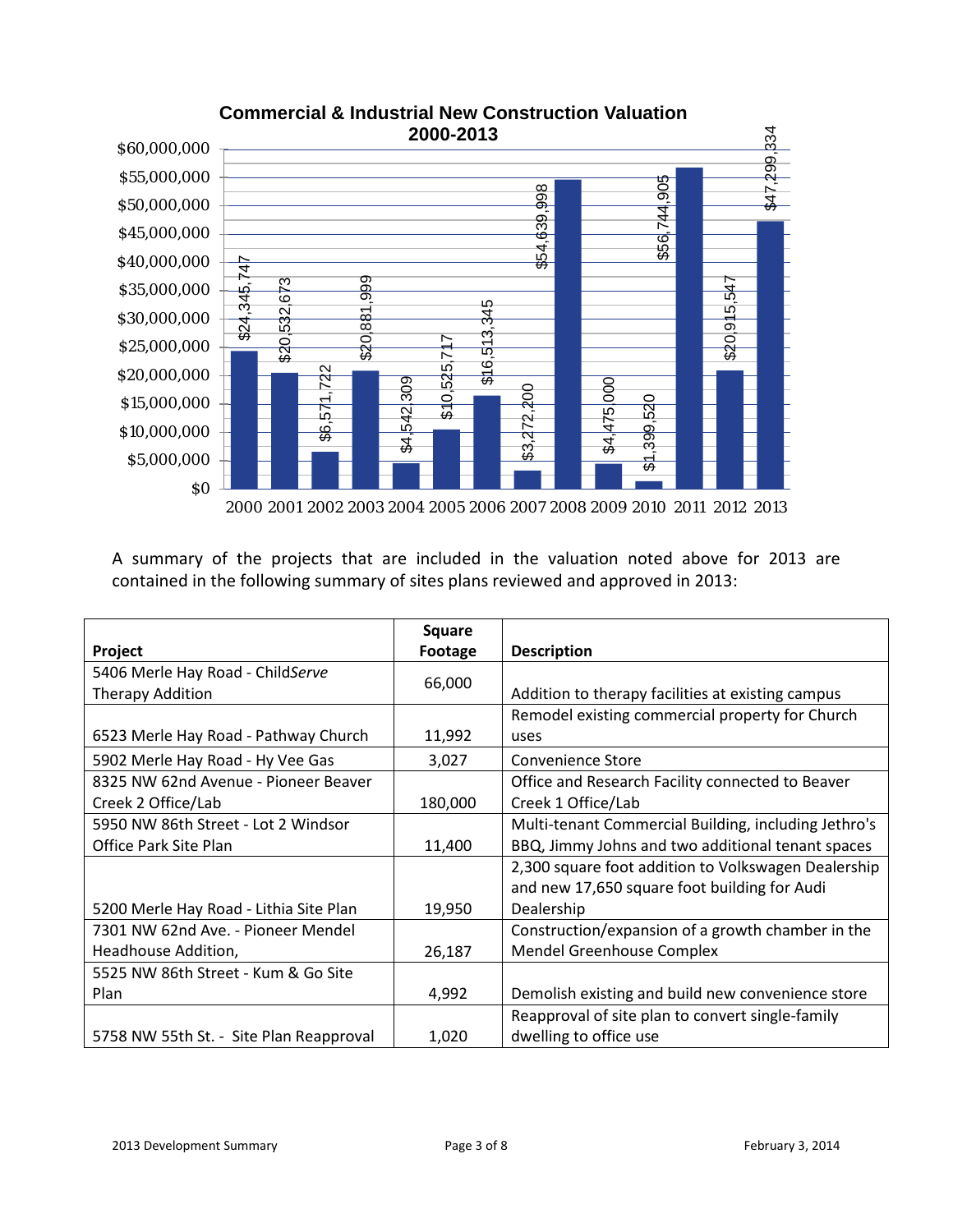## **Residential Permits**

The most common measure of development activity in a community is the number of residential permits issued during the year. In 2013, single family detached permits were down from 2011 and 2012, totaling 101 residential units and \$33,452,000 in valuation. Without question, the strongest area of residential growth was in the multifamily high density residential development with six permits issued totaling 109 residential units and a \$17,664,000 investment. As the metro area recovered from the economic downturn starting in 2010, a strong market emerged for multifamily residential apartments, national trends and recent rezoning requests would indicate this trend will likely continue in Johnston at least over the next few years. The townhome market remains soft in Johnston and across the metro, with all permits being issued in projects which were developed several years ago; however, there appears to be a market emerging for detached townhome units that will likely cause a surge of townhome permits in the coming years. A summary of residential building permit history from 1990-2013 is provided below:



# **New DwellingUnits Permitted 1990-2013**

One of the concerns noted repeatedly over the last several years has been the lack of available lots for single family detached residential, which has been the result of fewer and smaller subdivisions being developed as the area emerged from the recession. As noted in the chart below, since 2006 the number of new single family permits issued has exceeded the number of lots, thus the inventory of available lots has continued to shrink since that time.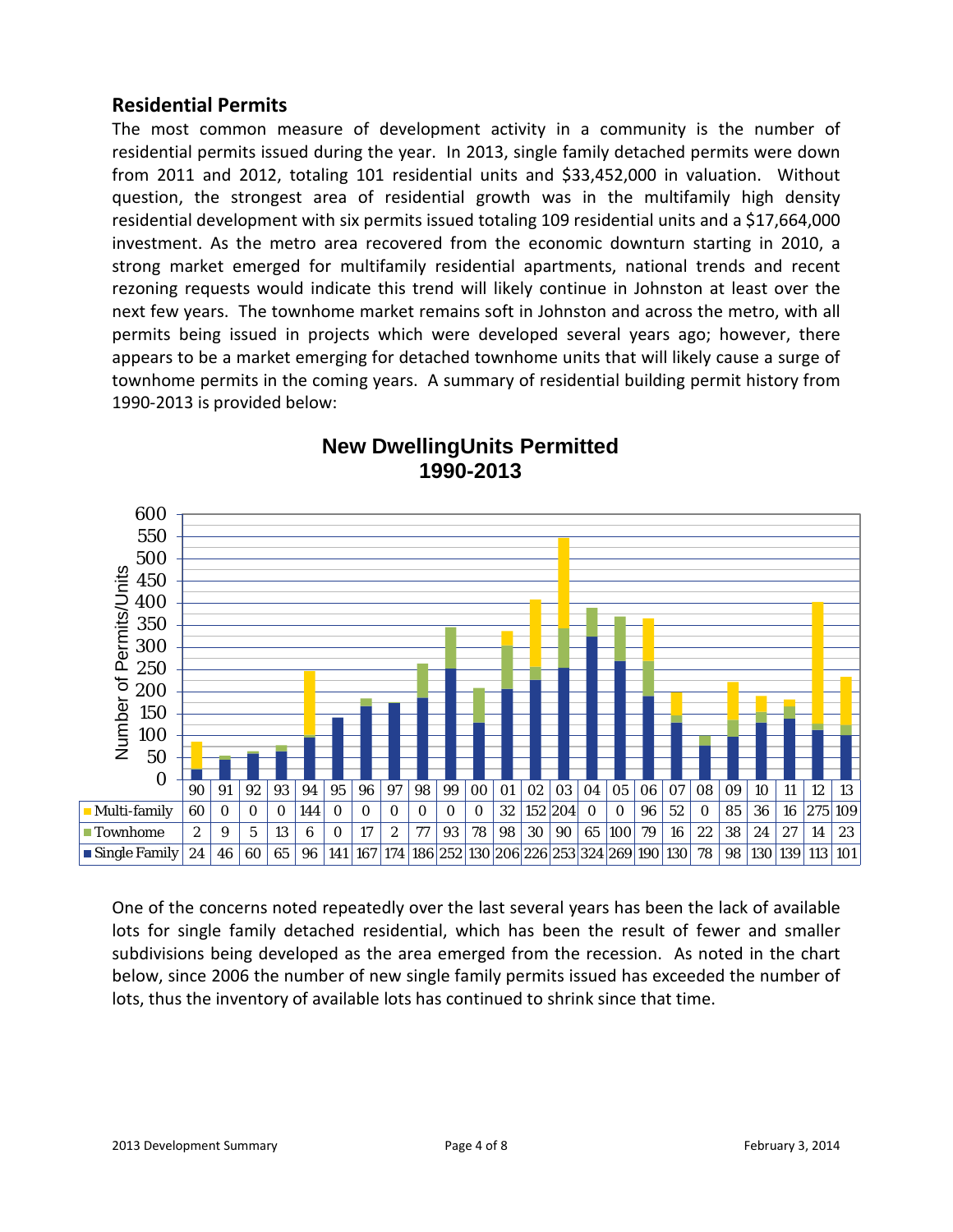

There are a number of things pointing to positive signs in 2014, notably, in 2013 the following residential rezonings and preliminary plats were approved with development expected in 2014. In total, properties have been rezoned to accommodate an additional 365 multifamily apartment units and residential preliminary plats have been approved to accommodate an additional 171 single family residential lots, which if completed, have the ability to reverse the trend noted in the chart above.

| <b>Residential Plats/Rezonings</b>                                         | Number of<br>Units/Lots |
|----------------------------------------------------------------------------|-------------------------|
| Canterbury Woods Preliminary Plat Single Family Detached                   | 16                      |
| Beaver Pines Plat 2/3 Preliminary Plat for Single Family Bi-Attached Units | 36                      |
| Pinewood Glen Plat 4 Amended Preliminary Plat for Single Family Detached   | 49                      |
| Waterford Plat 1 Rezoning and Preliminary Plat for Single Family Detached  | 17                      |
| Chesterfield Heights Rezoning/Preliminary Plat for Single Family Detached  | 34                      |
| Northwood Rezoning from R-3 to PUD for Detached Residential Townhomes      | 39                      |
| Adam Ridge PUD Amendment to R-4 for Multifamily Apartments                 | 228                     |
| Bella Strada Rezoning AR to PUD for Single Family Detached                 | 19                      |
| Providence Pointe PUD Amendment to R-4 for Multifamily Residential         |                         |
| Apartments                                                                 | 50                      |
| West Park Apartment Rezoning from PUD (CO Office) to R-4 Multifamily       |                         |
| Residential                                                                | 87                      |

# **Public Infrastructure**

Along with the overall decrease in number of lots being created, the total infrastructure (water, sewer, storm sewer and streets) constructed and dedicated to the City as public infrastructure in new subdivisions has been significantly lower than the long term averages since 2009, as depicted in the chart below: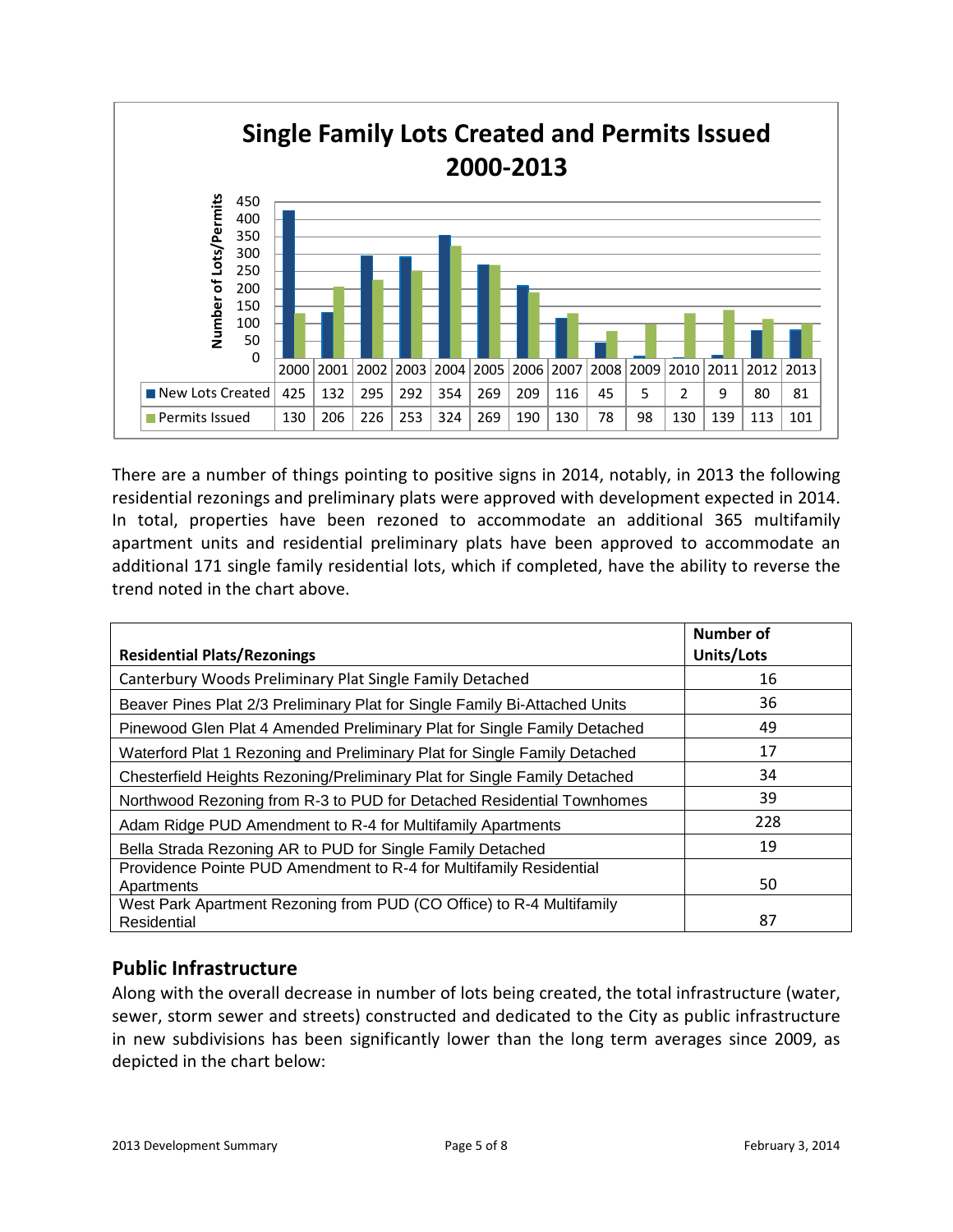

### **Public Infrastructure Accepted by Fiscal Year in Miles 2000-2013**

# **Merle Hay Road Gateway Redevelopment Plan**

On September 16, 2013, the City Council adopted the Merle Hay Road Gateway Redevelopment Plan after nearly a year-long planning process. The Gateway Area is 123 acres total and is defined as generally south of NW 55th Avenue along both sides of Merle Hay Road to Interstate 35/80. As one of only two gateways into the City from Interstate 35/80, this area is a recognizable and critical area of the City.

The master plan sees an opportunity to expand recreation and tourism with the addition of more canoe/kayak launches along Beaver Creek to provide more opportunities to get on the water. A planned outdoor recreation retailer could even use portions of the creek to test equipment and provide training and educational opportunities for those interested in water sports on the creek or nearby Saylorville Lake.

It will be a development that is truly a destination, either as a specialized retail destination, new hotel and conference center or a corporate office headquarters that would serve as a catalyst for transformation. With this plan in place the City will be actively working on marketing the area and the implementation strategies outline in the plan to begin the transformation process of the area. The concept plan is provided below, with a full version of the plan and additional information is available on the City website at [http://www.cityofjohnston.com/Index.aspx?NID=537.](http://www.cityofjohnston.com/Index.aspx?NID=537)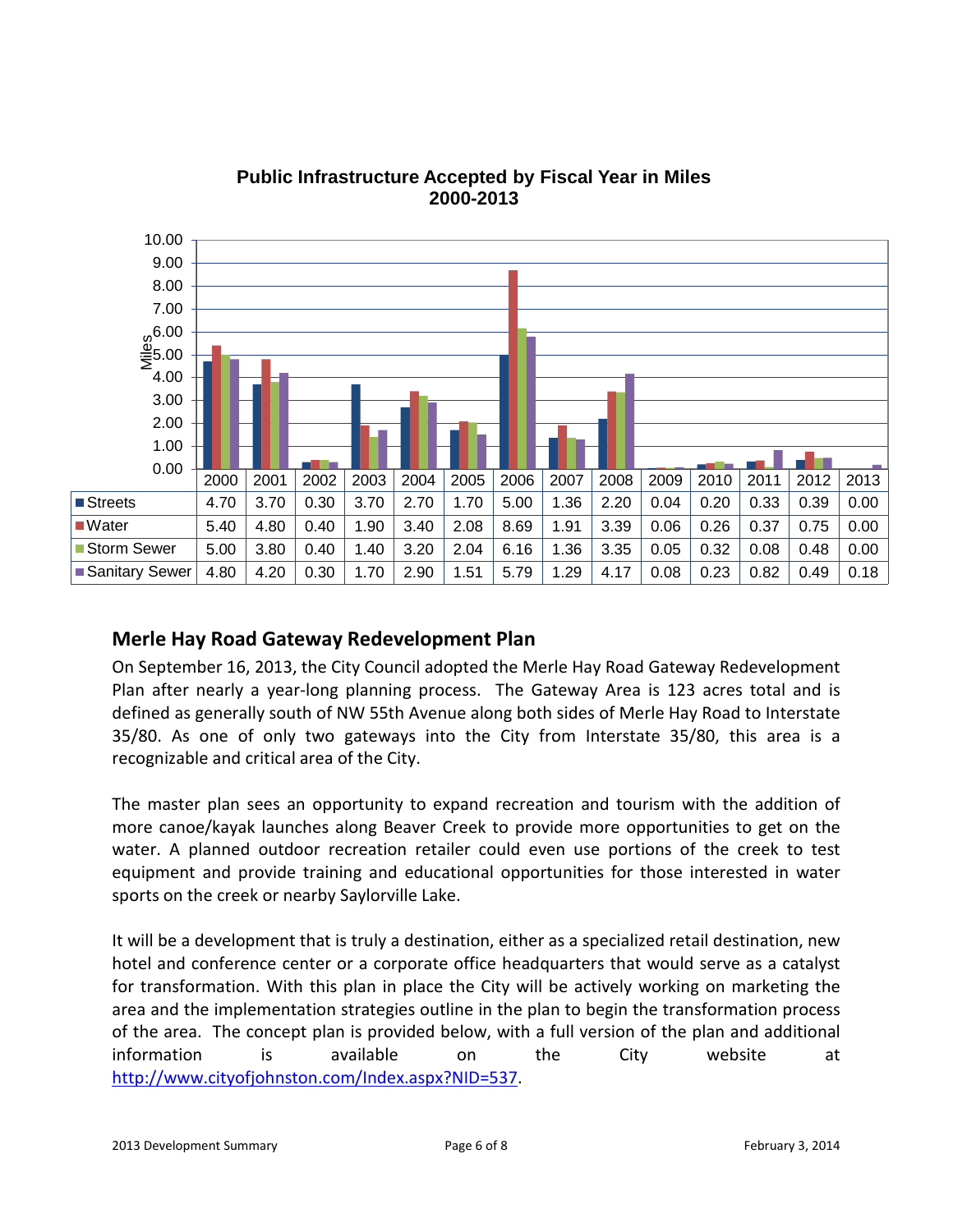

**Merle Hay Road Gateway Redevelopment Plan Concept Plan approved September 16, 2013.**

# **Conclusions**

As documented in this report, the City has continued to maintain commercial and residential growth, while not at the previous levels, it seems that we've entered a "new normal." Following the growth dip in 2008/2009, there has been a recovery with consistent growth over the last four years. There are a number of trends emerging that would give some insight into what growth expectations we may have for 2014.

- Based upon the site plan/rezoning approvals over the last two years, it is anticipated the strong high density multifamily permit growth will continue into 2014, provided the market conditions remain strong for this type of housing.
- Based upon the number of lots approved through the rezoning/preliminary plat process, the number of new lots platted for single family detached properties should be the highest number since at least 2006/2007 leading to strong single family permit issuance in 2014 and into 2015.
- All signs point to continued strong commercial growth that will meet or exceed the recent averages.